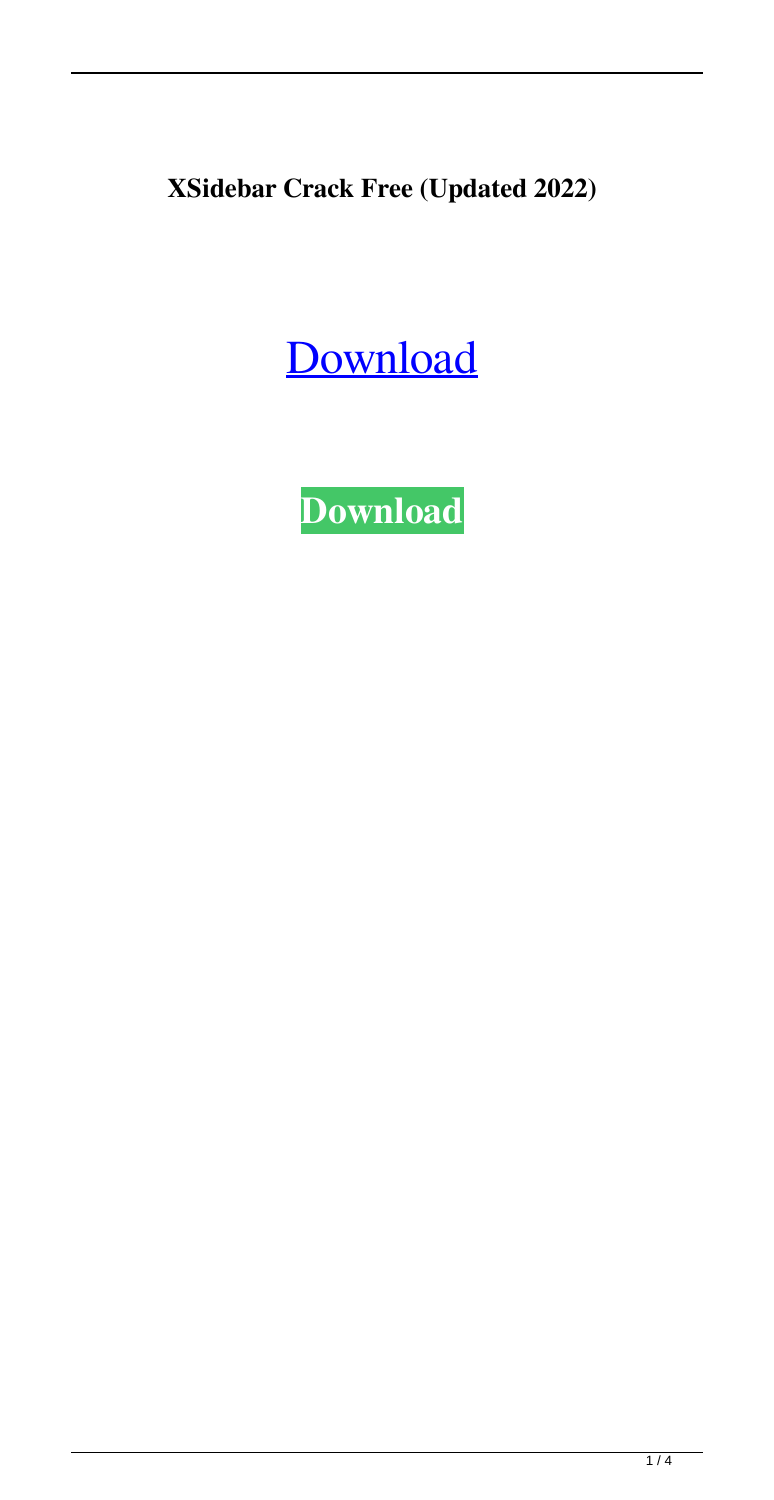## **XSidebar Crack+ With Registration Code Download For Windows [Latest] 2022**

SeaMonkey 1.0 and SeaMonkey 1.5a will install the new XSidebar Product Key addon. If SeaMonkey 1.0 and SeaMonkey 1.5a are already installed, no action is needed. If SeaMonkey 1.0 or SeaMonkey 1.5a is not installed, the installer will offer to install it for you. If SeaMonkey 1.5a is already installed, the installer will offer to replace it with XSidebar. If SeaMonkey 1.0 or SeaMonkey 1.5a is already installed, the installer will offer to replace it with XSidebar. If SeaMonkey 1.5a is already installed, the installer will offer to replace it with XSidebar. If SeaMonkey 1.5a is already installed, the installer will offer to replace it with XSidebar. SeaMonkey 1.0 or SeaMonkey 1.5a will be removed after the install. If SeaMonkey 1.5a is already installed, the installer will offer to remove it. SeaMonkey 1.0 will be removed after the install. If SeaMonkey 1.5a is already installed, the installer will offer to remove it. If SeaMonkey 1.5a is already installed, the installer will offer to remove it. If SeaMonkey 1.5a is already installed, the installer will offer to replace it with XSidebar. If SeaMonkey 1.0 or SeaMonkey 1.5a is already installed, the installer will offer to replace it with XSidebar. If SeaMonkey 1.5a is already installed, the installer will offer to replace it with XSidebar. If SeaMonkey 1.5a is already installed, the installer will offer to replace it with XSidebar. SeaMonkey 1.0 or SeaMonkey 1.5a will be removed after the install. If SeaMonkey 1.5a is already installed, the installer will offer to remove it. If SeaMonkey 1.5a is already installed, the installer will offer to remove it. If SeaMonkey 1.5a is already installed, the installer will offer to remove it. SeaMonkey 1.0 will be removed after the install. If SeaMonkey 1.5a is already installed, the installer will offer to remove it.

### **XSidebar Full Version PC/Windows [Updated]**

- Unfortunately the widgets don't work well with the Java-JREs included with SeaMonkey 1.5 and above. - If you are developing extensions for SeaMonkey, you need to be aware that most of the widgets are not supported. On Mac OS X, you need to be using Tiger for the widgets to be stable and functioning. Note: Since they are not plugins, these widgets won't show up in the dock. If you want to add them to the dock, you'll need to manually drag them out of the application. Note: If you want to use the built in icons, you'll need to install the new icon sets on your computer. See the "INSTALL" section for more information. Note: If you are using SeaMonkey 1.5a, the buttons are available from the View menu, under Advanced. More Information: XSidebar Download With Full Crack is written in Java. While we can't offer much assistance in translating the code into another language, we can offer some additional information about the widget.  $\mathbb{Z}$  Here's a wiki with more information about the API and extension compatibilty (in a Wiki, naturally):  $\mathbb{Z}$  This wiki has a list of all the widgets:  $\mathbb{Z}$  This wiki has a list of plugins that XSidebar is based on:  $\mathbb{Z}$  This wiki has a list of third party extensions that XSidebar uses:  $\mathbb{Z}$  You can download the source code for XSidebar here:  $\mathbb{Z}$ Also, the source code for the browser extensions is available here: Installation: 1. Download the latest XSidebar version from: 2. Unpack the downloaded.zip file. 3. Start the XSidebar application. You can find the XSidebar app in the Applications folder. 4. (OPTIONAL) If you are using an older version of Sea 77a5ca646e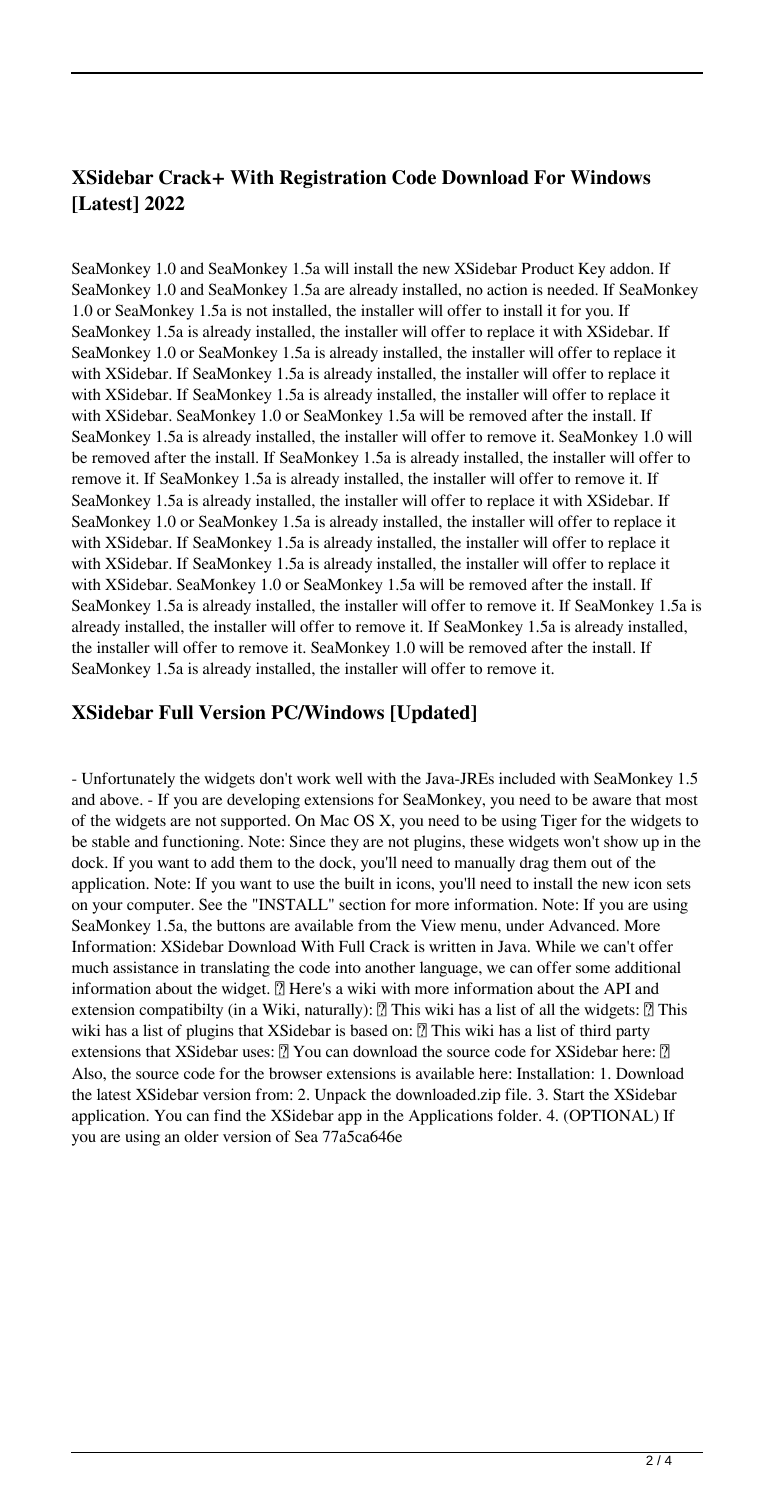#### **XSidebar Activation Code With Keygen**

To install "XSidebar", simply download the source ZIP file. Then: \* Unzip the source package. \* Place the "install-data" directory in your "/mozilla/browser/sidebar" directory \* Restart SeaMonkey. \* Once restarted, SeaMonkey will ask you if you want to install "XSidebar". If you do not, please make sure you have "Do Not Ask Again" enabled. If you do not want to install any sidebar extensions, simply select "Yes" and press Enter. Known Issues: \* XSidebar does not yet work with the latest SeaMonkey build Future Updates: \* We expect that SeaMonkey will have a standalone XSidebar version that will not depend on any Firefox extensions. P3Burglar \* Rasterizer Progress Update Description: The Rasterizer has been finally implemented in the Shell. One other function, AvantGo, was also implemented. This update was a welcome one, as it fixes several bugs and adds a new useful feature. Please see the Rasterizer Progress Report for a detailed report. I have been using 2.5 alpha for a while. Now I am using 2.5 and it works very well. So I recommend people to use 2.5. By the way, I have had no problems with the recent Firefox crashes. I think they should change the font size of the chat tool and the logout tool. Its too big. Also when i had 2.5 installed I used to click the chat tool button. However, I dont know how to do that any more. I clicked it on the shortcut bar but nothing happened. Perhaps its a new feature. This is probably a longshot, but in general, the use of symbols on the right hand side of the mouse button was a foreign concept to me. How do I get it to make more sense? Hello, thank you for the updates. I have a question: Can you keep a window always on top? For example, i have a spreadsheet with a lot of (10.000+) rows. If i press the "EXIT" button, i need to find the bar again. Thanks. Hello, thank you for the updates. I have a question: Can you keep a window always on top? For example, i have a spreadsheet with a

#### **What's New In?**

= This is an extension for SeaMonkey 1.0.x, 1.5 and 1.5a. It provides a sidebar that is very similar to the one in Firefox. (XSidebar includes the SeaMonkey to FF/toolkit "compatibity" layers mentioned above.) How To Install ============== To install XSidebar: 1. Copy the XSidebar folder from the XSidebar/ folder on your downloaded SeaMonkey. 1a. For SeaMonkey 1.0, use the directory "xsidebar\_1.0\_1\_4\_2". 1b. For SeaMonkey 1.5 and 1.5a, use the directory "xsidebar\_1.5\_1\_0\_2". 1c. Select "Options" (found in Tools and Extensions menu) and click the button to activate XSidebar. XSidebar will come with the application in the location "~/Local" by default. If you have problems with it installing to this location, try selecting "Custom" for the installation directory. The installation will appear in Tools and Extensions in the Options dialog as "XSidebar". XSidebar is compatible with SeaMonkey 2.0b. 1.5a XSidebar 1.5a (released after 1.5) has a few changes that weren't incorporated into the 1.5 version. For details see the XSidebar 1.5a ChangeLog file. If you have installed from 1.5a source, copy the "XSidebar-1.5a" folder from the "XSidebar-1.5a" folder in your downloaded source. If you have upgraded from a 1.5 or 1.5a package, it is recommended to remove the old XSidebar before installing 1.5a, as it will contain version specific changes that will not be taken into account. Known Bugs  $\epsilon$ =========== 1.5a 1.5 If you find a bug, report it! Please see the FAQ ======= XSidebar has many features, most of which are outlined in this FAQ. After installation, XSidebar is "activated" by selecting "Options" (found in Tools and Extensions menu) and clicking the button. You will see the Options dialog show as "XSidebar". If you have problems with XSidebar, please see the FAQ page for details. If you have a bug in XSidebar, please report it! Known issues: ========================= The sidebars are not yet completely interchangeable between Firefox and XSidebar. 1.5a \* Bug in customization: when choosing to customize a "